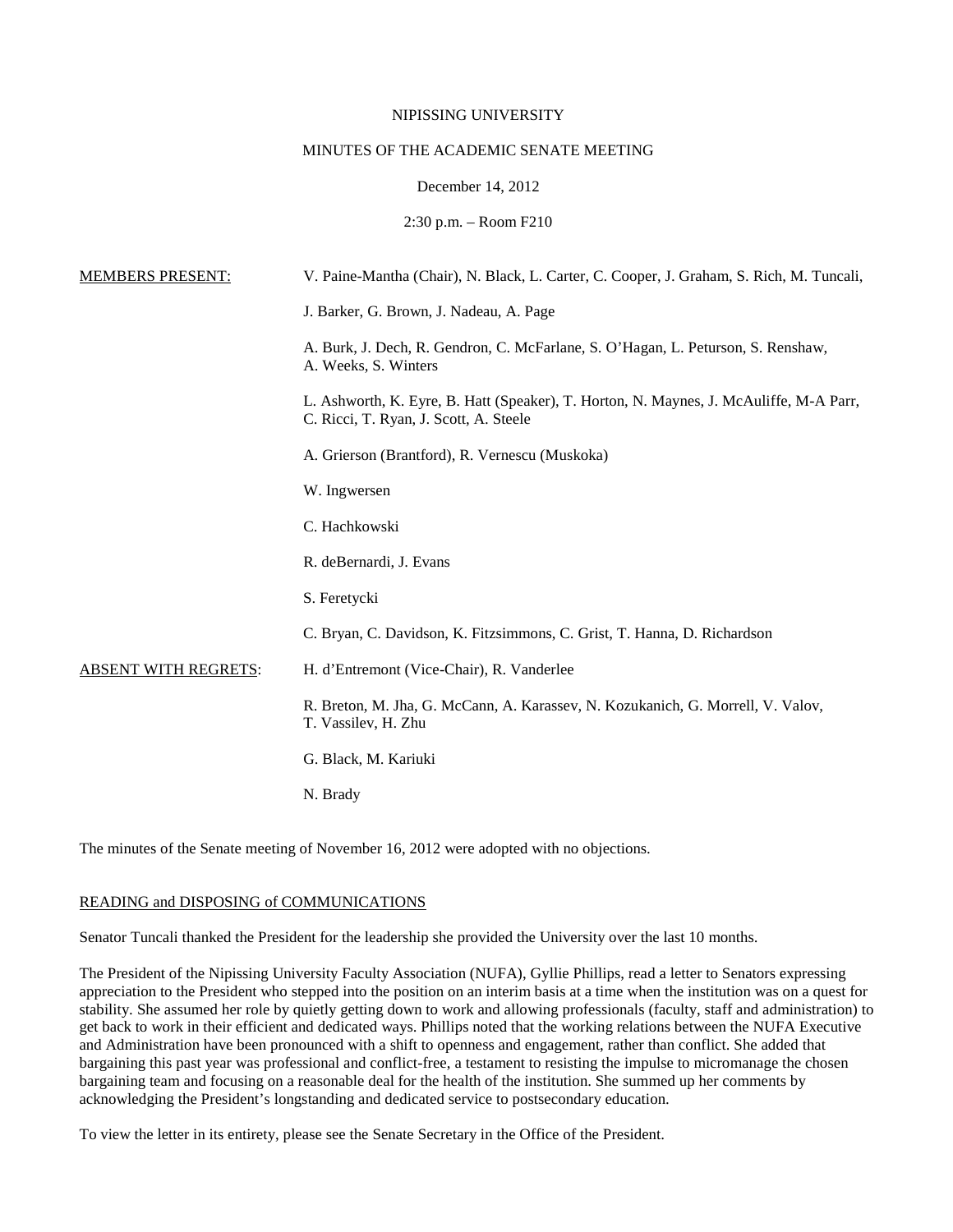### REPORTS of STANDING COMMITTEES and FACULTY or UNIVERSITY COUNCILS

## **Senate Executive Committee Report**

- MOTION 1: Moved by M. Tuncali, seconded by C. McFarlane that the Report of the Senate Executive Committee dated December 6, 2012 be received. CARRIED
- MOTION 2: Moved by M. Tuncali, seconded by T. Hanna that Senate approve the revised Professor Emeritus/Emerita policy as outlined in the attached document. CARRIED
	- *Note that the policy numbers are now going to be categorized, so the revised emeritus/emerita policy will be 4.1.2012- S. Four will denote it is an academic policy, one being the first Senate policy of the year, 2012 being the year and S noting that the approval authority is Senate.*

### **Planning and Priorities Committee**

| <b>MOTION 3:</b> | Moved by C. Cooper, seconded by T. Hanna that the Report of the Planning and Priorities Committee<br>dated November 23, 2012 be received.<br><b>CARRIED</b>                                                                                 |
|------------------|---------------------------------------------------------------------------------------------------------------------------------------------------------------------------------------------------------------------------------------------|
| <b>MOTION 4:</b> | Moved by C. Cooper, seconded by A. Steele that Senate grant Stage 2 approval to the Bachelor of Social<br>Work program proposal, as outlined in the attached document.<br><b>CARRIED</b>                                                    |
| <b>MOTION 5:</b> | Moved by C. Cooper, seconded by G. Brown that Senate grant Stage 2 program approval for a Bachelor of<br>Arts in Anthropology as outlined in the attached document.<br><b>CARRIED</b>                                                       |
| MOTION 6:        | Moved by C. Cooper, seconded by C. Grist that Senate grant approval for the proposed Memorandum of<br>Understanding between Nipissing University and Tyndale University College, as outlined in the attached<br>document.<br><b>CARRIED</b> |

### AMENDMENT of BY-LAWS

- MOTION 7: Moved by J. Nadeau, seconded by A. Weeks that Article 10.1.2 be appended to the Senate bylaws as follows:
	- (a) Membership will include the Faculty representative on the Bylaws and Elections Subcommittee who shall be Chair; two other faculty representatives; and the Dean of the Faculty.
	- (b) The subcommittee will be formed at the November Faculty Council meeting.
	- (c) The subcommittee will solicit nominations for Senate, Senate committees and Board representatives through the distribution of a nomination form that lists first, second and third choice/preference, to be returned to the subcommittee Chair by the February Faculty Council meeting.
	- (d) Where possible, the proposed slate of committee/board members will reflect continuity of membership as well as consideration involving new faculty members in the work of Senate, Senate committees and the Board of Governors.
	- (e) The proposed slate will be presented to the March Faculty Council. Additional nominations from the floor will be accepted and elections held where necessary.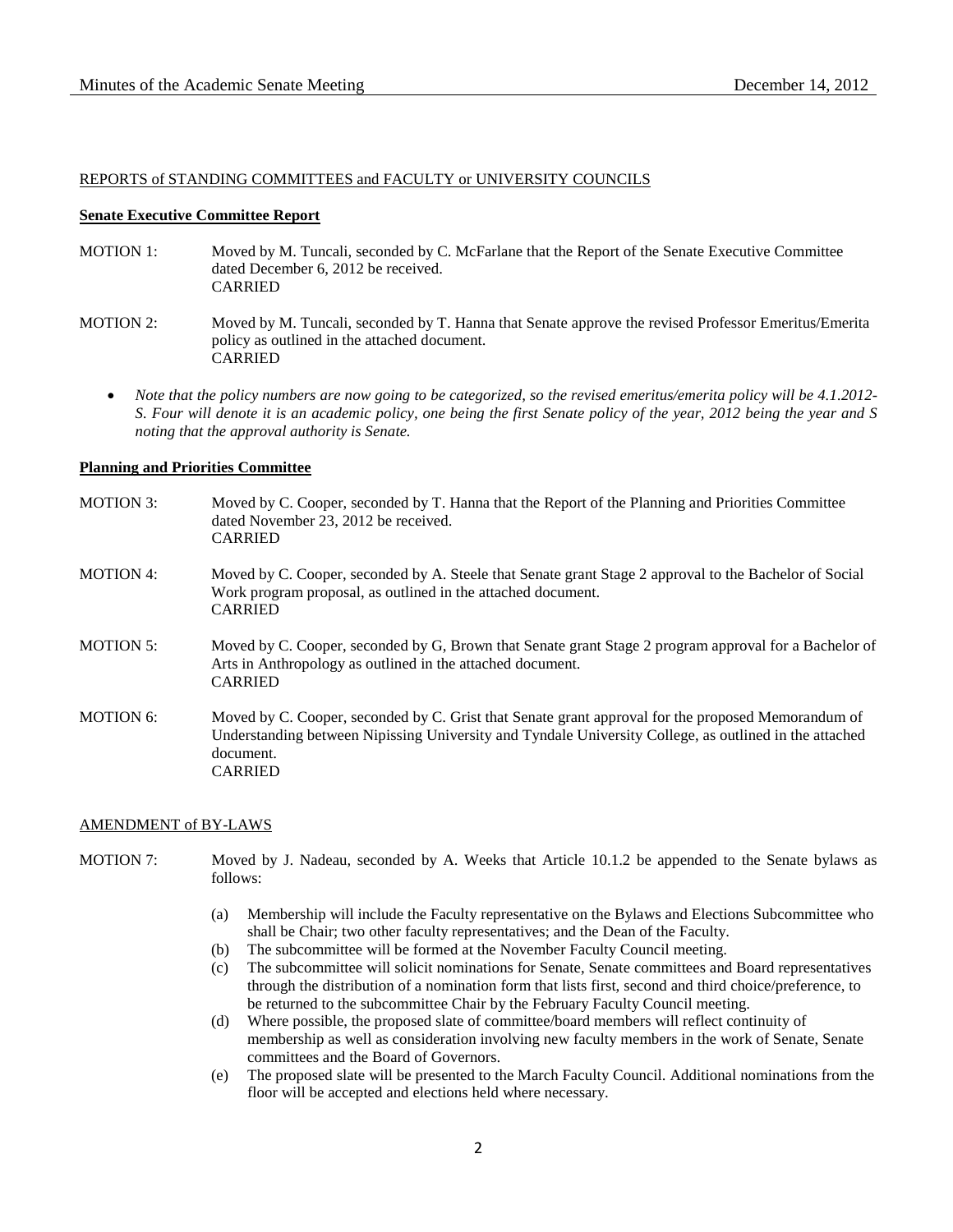- (f) All results will be reported to the Bylaws and Elections Subcommittee by the end of March who will bring the slate forward, as a Notice of Motion, at the April Senate meeting. CARRIED
- MOTION 8: Moved by J. Nadeau, seconded by K. Fitzsimmons that Article 2.6(b) and (e) Terms of Office of the Senate bylaws be revised as follows:
	- (b) For student Senators, the normal term of office shall be:
		- i. one (1) year (renewable), for the three (3) student Senators chosen by and from the NUSU Executive;
		- ii. one (1) year (renewable), for the undergraduate student Senator elected by and from the undergraduate students in the Schulich School of Education; the graduate student Senator elected by and from the graduate students; *and the undergraduate student Senators elected by and from the undergraduate students in each remaining Faculty.*
	- (e) All Senate terms of office shall commence at the beginning of the Senate year (i.e. 01 July), except: i. the terms of the three (3) student Senators chosen by and from the NUSU Executive, which shall run from 01 May each year to 30 April the following year; and
		- *ii. the terms of the graduate student Senator elected by and from the graduate students, the undergraduate student Senator elected by and from the undergraduate students in the Schulich School of Education; and the terms of the undergraduate student Senators elected by and from the undergraduate students in each remaining Faculty, shall run from 01 October each year to 30 September of the following year.*

### CARRIED

- MOTION 9: Moved by J. Nadeau, seconded by C. McFarlane that Article 5.2 (a) and (c) Conduct of Elections of the Senate bylaws be modified as follows:
	- (a) Elections for the *undergraduate and graduate student representatives* shall be conducted by the NUSU Board, coincident with its annual *Delegate elections*.
	- (c) Notwithstanding the conduct of the elections in *(a)* by the NUSU Board, the elected undergraduate and graduate student representatives shall be deemed to have no formal affiliation with NUSU or accountability to NUSU, in carrying out their responsibilities as Senators.

# CARRIED

- MOTION 10: Moved by J. Nadeau, seconded by T. Hanna that Article 5.3 Annual Election Procedures for Undergraduate Student Representatives and Article 5.4 Annual Election Procedures for Faculty of Education and Graduate Student Representative be deleted as presently constituted. CARRIED
- MOTION 11: Moved by J. Nadeau, seconded by A. Burk that Article 5.3 Annual Election Procedures for Undergraduate Students Representatives from all three Faculties and Graduate Student Representatives be reconstituted to read:
	- *(a) By 01 September each year, the By-Laws & Elections Subcommittee shall announce the election to fill the undergraduate and graduate student Senate positions, and indicate that the term of office for these positions is one (1) year. A copy of the announcement shall be provided to the NUSU Executive. The procedures and timelines for the election of undergraduate and graduate student representatives shall generally be those followed for the NUSU delegate elections, except as specifically otherwise indicated in this Article.*
	- *(b) Nominations shall be submitted in writing, signed by the nominee and ten (10) eligible voters.*
	- *(c) In the event that there is only one (1) candidate for a particular position, that candidate shall be declared elected by acclamation.*
	- *(d) Voting for each contested position shall be by secret ballot at any NUSU polling station or, for any voter unable to vote in person, by e-mail according to established election procedures, using the voter's University-assigned e-mail address. Candidates shall be listed on the ballot in alphabetical order. Eligible*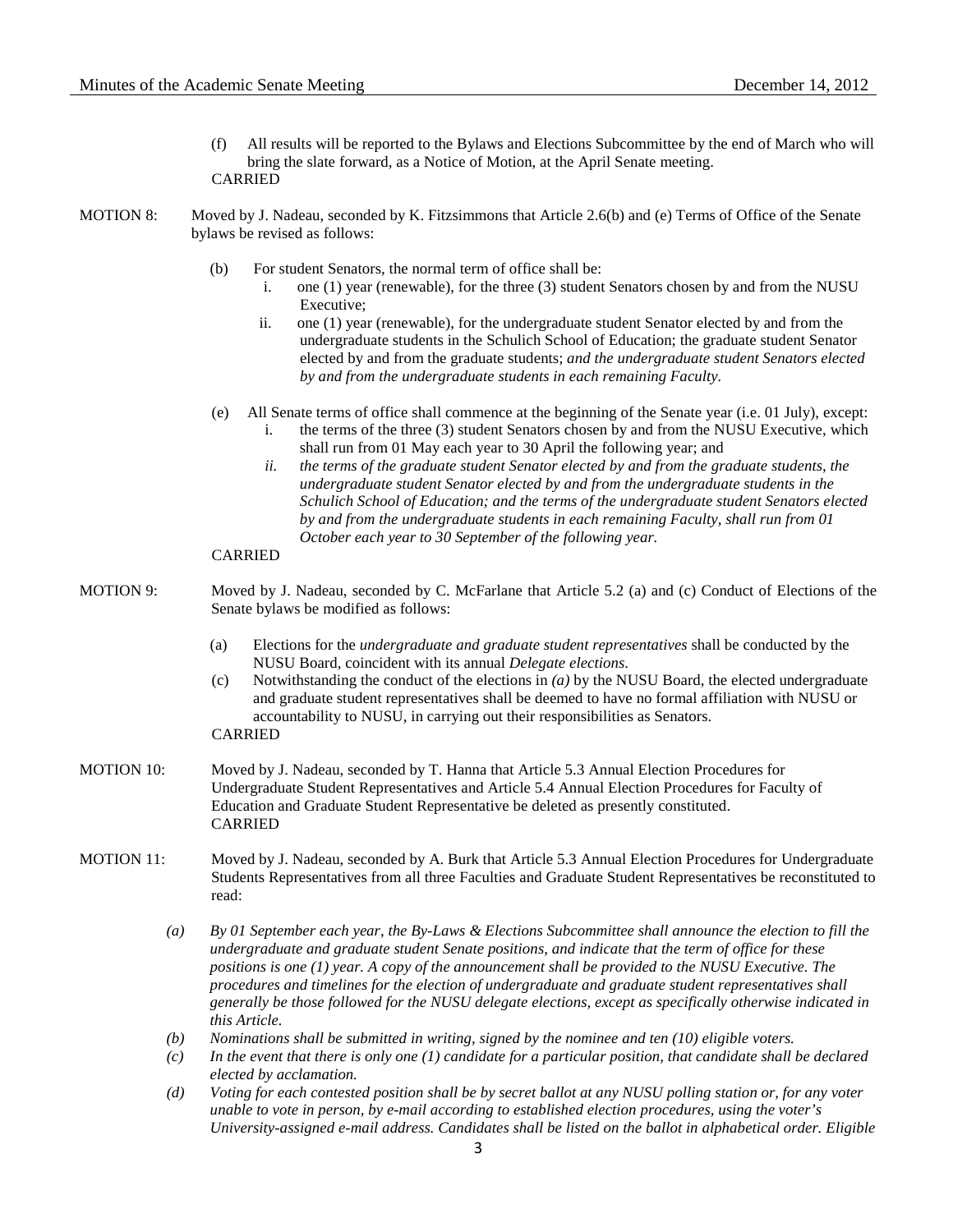*voters may vote for only one candidate. Voting by proxy shall not be permitted.*

- *(e) Elections for the undergraduate and graduate student representatives shall be completed by the last week of September each year. The Chief Returning Officer (CRO) appointed by the NUSU Board shall announce the results, and shall provide the names of the elected student representatives to the By-Laws & Elections Subcommittee of Senate by 01 October each year.*
- *(f) Should any Senate undergraduate or graduate student position(s) still remain unfilled after the NUSU fall Delegate Elections, the By-Laws & Elections Subcommittee shall consider other alternatives and make appropriate recommendations to the Senate Executive Committee, for conveyance to Senate.* CARRIED
- MOTION 12: Moved by J. Nadeau, seconded by A. Page that Article 10.0.1(a)(v) Faculty Councils of the Senate bylaws be revised as follows:

*- two (2) students from within the Faculty;* CARRIED

### **Notice of Motion (regarding change tothe term of office for the Academic Colleague)**

That Article 11.1(b) of the Senate bylaws be amended to read:

The normal term of office for the Senate representative on COU shall be *three (3)* years.

## REPORTS FROM OTHER BODIES

### Board of Governors

Senate Evans provided a report from the Board of Governors. He indicated that the Board held its December meeting on December 5.

At that meeting, the President announced the unveiling of a commemorative plaque in recognition of the original site of Nipissing University College. The historical ceremony took place on November 29 at Casselholme (corner of Olive and Cassells Streets) and was attended by several dignitaries including the Chancellor, Mayor, Nipissing's first President, Dr. George Zytaruk; original 1967 faculty member Stan Lawlor, representatives from the Heritage Society and several others. This was a proud moment for the university and particularly meaningful in our  $20<sup>th</sup>$  anniversary year. Everyone is encouraged to view the plaque and read about the history of NU.

Board Vice-Chair, Greg DuCharme, gave a brief presentation to the full Board summarizing the presentations given at the Board Member Orientation and Training Session held November 9/10 in Toronto. The conference was open to all Ontario university Boards; representatives from Nipissing University included the Board Chair, Vice-Chair, Vice-Chair Pro Tem and the Board Secretary. Broad, macro topics were covered such as: understanding the roles and responsibilities of the postsecondary education sector including the mandates of AUCC and COU; the changing Ontario environment, financing of Ontario universities; university governance; and strategic planning and the role of the Board.

The Chancellor congratulated everyone involved in the organization of the  $20<sup>th</sup>$  anniversary birthday party which was a great event enjoyed by the entire NU community, internal and external. He commended Dr. Dave Marshall for his speech which reflected on the original 1992 celebrations when Nipissing received its charter.

Through the report of the Plant & Property Committee, Board members were given a comprehensive description of current and ongoing capital projects at the university. Stage 1 renovations to the former Library are finished and the connector is now complete allowing access to the research wing.

The December Board meeting was Vicky Paine-Mantha's last meeting in her role as President and Vice-Chancellor (Interim). Both the Chancellor and Board Chair praised the excellent work she has done over the past 10 months and expressed appreciation, on behalf of the Board of Governors, for her leadership and significant accomplishments during her tenure at the university in her various positions.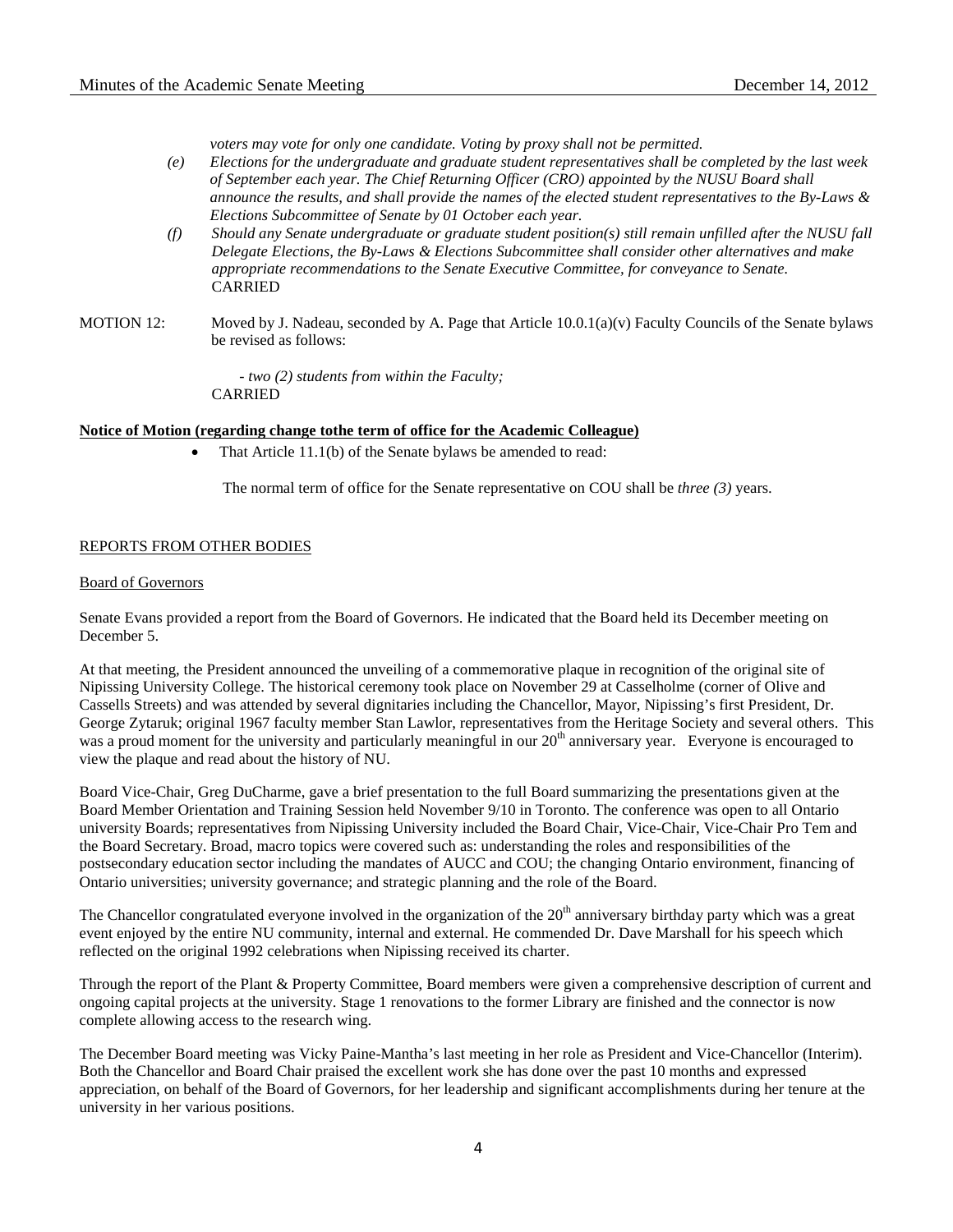The next Board meeting is scheduled for Wednesday, February 6, 2013 at 5:30 p.m. in the Board Room.

## Alumni Advisory Board

Senator Feretycki from the Alumni Advisory Board reported on two successful 20<sup>th</sup> birthday parties, one in Muskoka where over 100 people attended and in North Bay where close to 500 people attended. He was also pleased to announce that the Alumni Board membership is now full.

# Council of Ontario Universities

Senator Nadeau provided a brief summary of discussions occurring at COU in his role as the Academic Colleague. He reported that John Milloy is now Minister of Training, Colleges and Universities. He added that COU has expressed concern about the uncertainty of how the strategic mandate agreements will impact the system. Senator Nadeau indicated that other issues being addressed are online learning, an initiative that is being strongly promoted by the Premier's office and revenue from the intake of international students. He added that the audited teaching evaluations are now available.

# NEW BUSINESS

• Election of a Deputy Speaker to fulfill the role from January 1, to June 30, 2013

# **Acclaimed: C. McFarlane**

# ANNOUNCEMENTS

The President began her announcements by noting that she has attended two COU Executive Heads meetings recently. Differentiation is still a hot topic and TCU remains committed to it. She also noted that any restraints on tuition increases or changes to the tuition framework could have catastrophic effect on universities if at the same time they also restructure the funding formula. BIUs and therefore the weighting of some programs are being reviewed by some officials at TCU. That has prompted concern that this could cause chaos in the system with the shifting of pools of money between institutions and between programs within an institution.

Also discussed at COU was the number of graduate spaces outlined in the SMA plans. They far exceed the 6,000 spaces the Ministry has committed to.

Efficiency targets are another area of concern. The President noted that the Ministry has to decide how to implement if they do not choose across-the-board cuts. It is estimated that the impact on Nipissing would be about \$400K to \$600K out of the operating budget.

The Key Performance Indicators (KPI) were recently released and the average percentages look good. However, the President indicated that if you drill down to the program level, we are only ahead of the system average because of the numbers in Education. Graduation rates in areas other than education need further review and research into why they are much lower than at other universities.

As previously mentioned by Senator Nadeau, the online university strategy is a high priority for the government and they are very keen to move the initiative forward as soon as possible. A decision about whether Nipissing will participate in the consortium will be most likely requested in February.

The President thanked all those who participated in the birthday celebrations and wished everyone a happy and restful holiday.

On behalf of the Vice-President Academic and Research, Senator Tuncali was pleased to announce that the successful Research Achievement Award recipients are: Amir Erfani; Jeff Dech; David Hemsworth; Trevor Smith; and Haibin Zhu.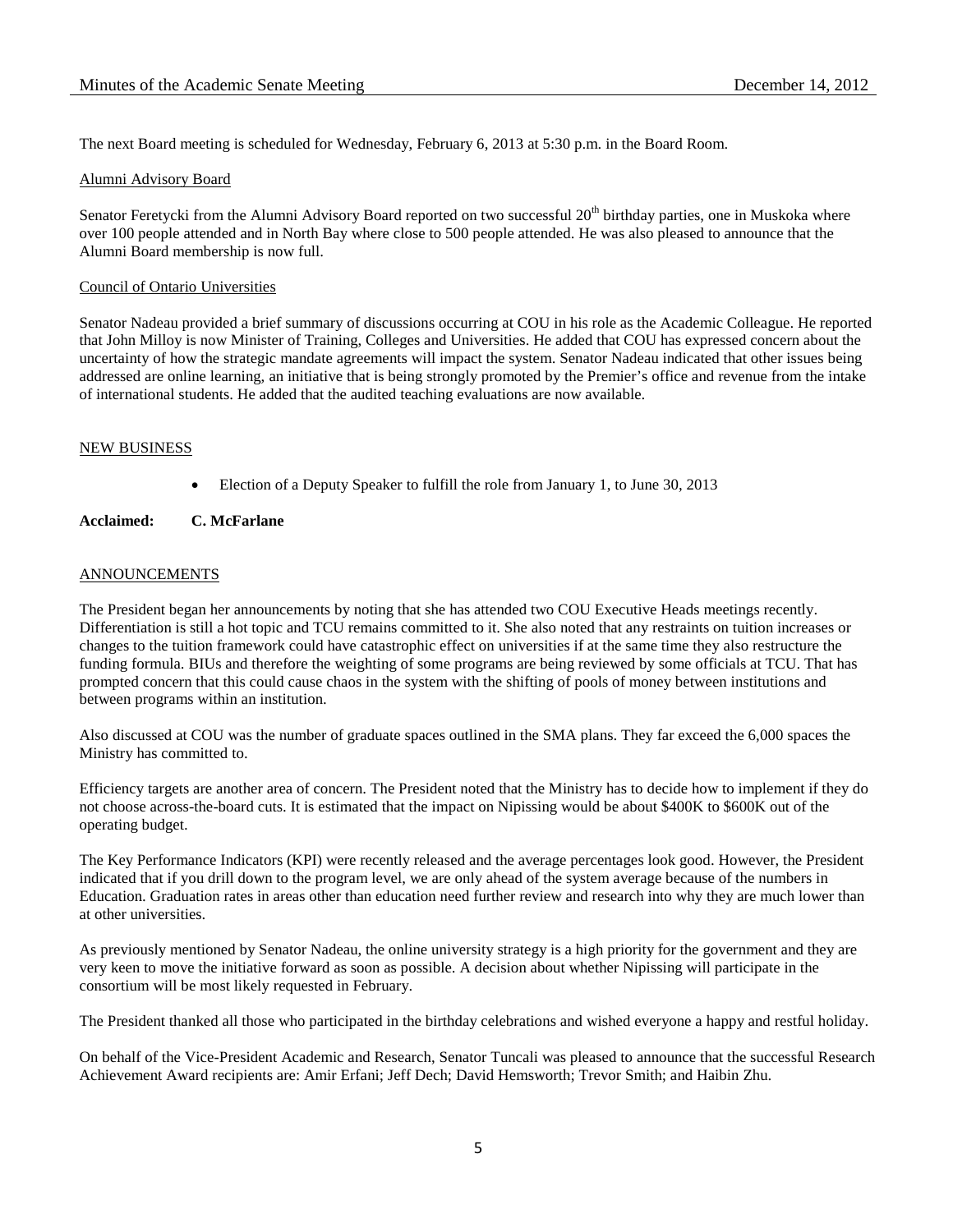Senator Hanna, NUSU President indicated that students were in the middle of exams. He also thanked the President for her support of NUSU these last several months.

The Announcements portion of the agenda ended with the President and Vice-Chancellor (interim) commenting on her last Senate meeting. She read the following letter to Senate:

*"Thank you Mr. Speaker for allowing me to take a minute or two to say a few words to the senators before my tenure as your interim president comes to an end.*

*I hope that many of you know, it has been a true pleasure and privilege to have been able in some small way be part of Nipissing's history and hopefully in some way, part of setting the stage for its future. I have seen Nipissing through a few different lenses. As a board member for almost 5 year, I was proud of the small university that was trying to raise its profile and as some say, punch above its weight. I spoke loudly and proudly about our accomplishments to all that would listen.*

*Then I joined you as your Vice President Finance and Administration, where I saw myself as a facilitator, someone who understood the academic realities, could straddle administrative/academic hurdles and could access the community and external leaders when needed to help the institution get to where it needed to go. I attempted to create value and opportunity for all of our constituent groups, while ensuring some financial flexibility in a difficult financial environment. This was all with the goal of leaving Nipissing better off in the end; still a small university, but with stable underpinnings in terms of human capital, with people in the their right positions, with an ability to help the university move forward, with physical capacity and resources that will carry it through the next five to ten years while the we start thinking about new plans to continue to establish itself on a 'go forward basis' begin once again.* 

*I have worn several positional hats at any one time during the last seven years, and although not an ideal situation, it has had some advantages with clarity of strategy.* 

*When I accepted the VPFA job, it became very clear to me that in order to make its mark, Nipissing needed to do something extraordinary for its size and resources and make the plunge to survive in the very competitive university system. With that in mind, I never took no for an answer. We mapped out an aggressive capital plan that would set out to meet serious gaps in our infrastructure and amenities. The Globe and Mail survey results can be used as a guide that outlines these accomplishments such as the research wing/library/athletics facilities/regional campus amenities.*

*I believed strongly and still do, that all aspects of capital resourcing are part of the growth and renewal strategy required for Nipissing in order for it to compete. I have always had a passion for the 'go forward' and see relentless necessity for innovation in all that we do, as well as a need to obsolete last year's successes. My DNA will just not let me accept stagnation or the status quo and hopefully yours won't either.*

*As your interim president, the last 10 months have been filled with opportunities to spread the word about Nipissing, to help in a quiet/subtle way to carry out our mission internally and basically let people get on with doing their jobs, and in a bolder way with more vigor, carry our message externally and at the provincial and federal levels.* 

*I can assure you I have done my best in this short time frame to plant seeds, to continue to raise our profile and to speak out where we might have been disadvantaged, all in an attempt to mitigate the risk in these very turbulent times for postsecondary education. Hopefully I have helped build in some organizational resilience during my time here.*

*I would like to think I have tried to ensure more transparency in our decision making and been consultative whenever we could be, although it is somewhat impossible to make certain decisions that will keep everybody happy. I have tried to encourage candor, but expected professionalism and respect in so doing, encouraged constructive criticism in the teams I have participated in and most importantly, tried to build everyone's self confidence in Nipissing itself.* 

*I trust that I have helped move the tenor from quiet self-assurance to a louder form of bragging about Nipissing whether that is at the fair and at every opportunity so we are not, standing in the shadows of other universities and therefore attracting accolades for taking our rightful place in the system.*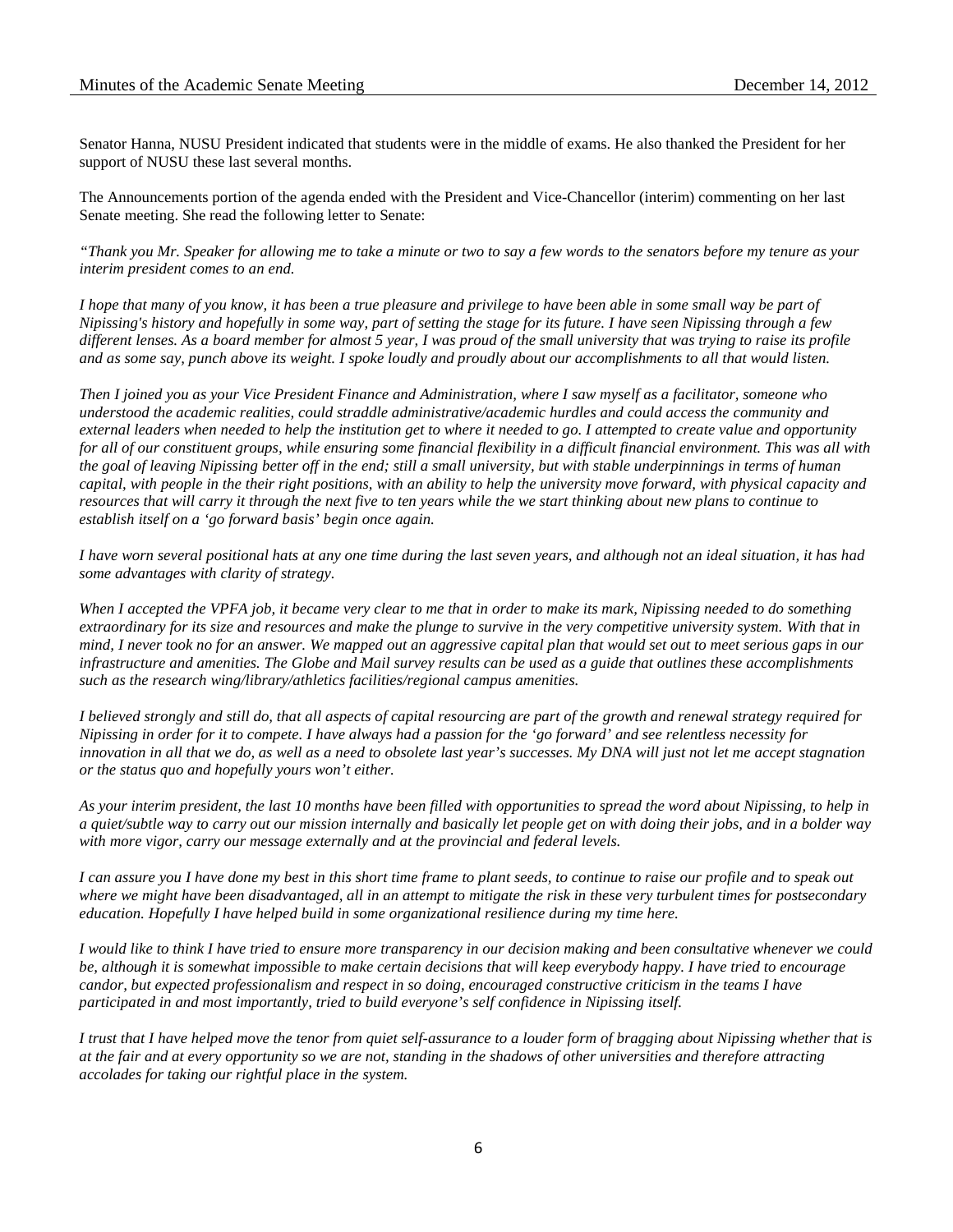*From my vantage point, the future for Nipissing looks bright. To continue to be successful I truly believe you/we all have a role to play and the senate and board must make a conscious effort to continue to work together, cooperate, coordinate and most importantly help those at Nipissing appreciate what they have here.* 

*A few weeks ago, we celebrated what we have, where we have come from and have a chance to look forward to where we are going to.* 

*So in closing, I leave you all with a few suggestions and some food for thought questions:*

- *1. Each and every conversation you have, try to consider it an institutional action -- make the most of these conversations, each and every day, to create, on an incremental basis, a positive Nipissing future a future for our students, a future for each of you and a future for our communities.*
- *2. Continue to be successful - as senate members, we must protect and preserve the Nipissing core values and core purpose –things that will not change, but yet at the same time, we need to encourage and strive for some new.*

*I encourage you all to be bold in your thinking. Values and purpose stay consistent but cultural and operating practices can change to adapt and renew Nipissing. Specific goals and strategies will change and must change to evolve the university so it may maintain its rightful place and importance in the Ontario system fabric.*

*3. Think about what we might do or might need to do to become something extraordinary. We can become the cool brand of university that everyone wants to imitate. Imitation is the best form of flattery!* 

*It's time to set out our 20-25 year audacious goals - what are our dreams so we will be better able to achieve them. Preparing a roadmap to get there will appear if you can see where you are going. You're new President will come in with fresh eyes, and once again you will embark on the planning for the University's future. So as a Senate, I encourage you to be ready with your ideas.*

*4. And now for some questions to ask yourselves and to spark debate....*

*Do you want to build a great, renowned University and are you we willing to do what it takes to be that? Should we be creatively different and if yes, how should we do it?*

*Ask yourselves what we can be best at and that for which we have passion?* 

*Are you willing to openly discuss some of the brutal facts and realities-simple unassailable facts-to confront and discuss them openly in order to solve problems and move ahead?*

*And also ask yourselves the more difficult questions--What should we stop doing, what should we focus on and where should we have more discipline?* 

*Should we perhaps create a "To do List as well as a Stop doing list "—now that would truly be discipline.*

*5.- Lastly, as a Senate, we should never forget that the university is about people--hire well, hire the brightest and the best, ensure they respect each other and of course have some fun!*

*Fun is good for university business, its reputation and its growth prospects. Fun builds the NU brand and image, fun supports creativity, attracts staff and faculty, and builds the educational future for our students.*

*Thanks for your support over the years and a big Thank you to all of you for making my time at Nipissing all that is has been. I will leave a large piece of my heart here.*

*Have a safe and happy holiday!"*